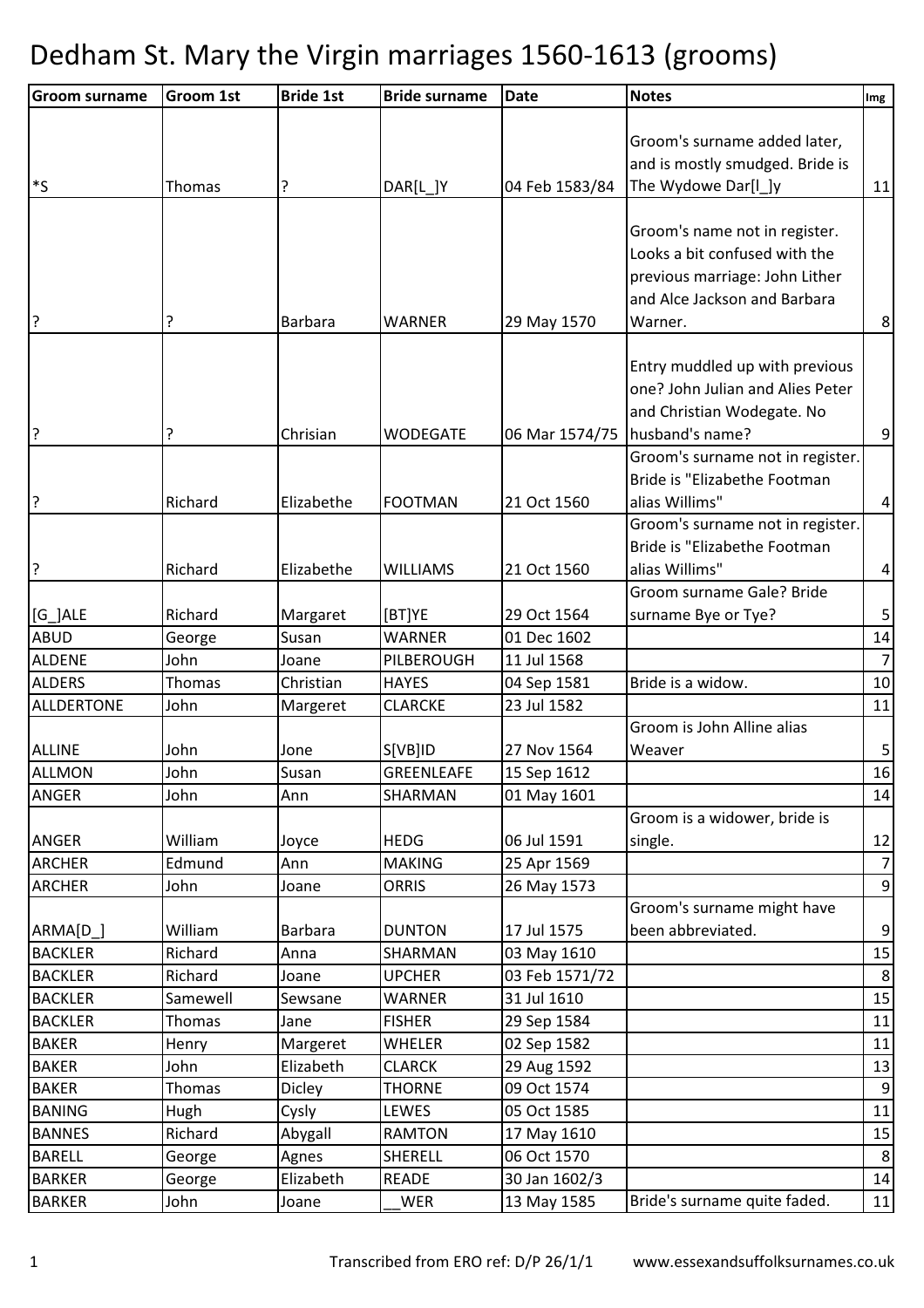| <b>Groom surname</b> | <b>Groom 1st</b> | <b>Bride 1st</b> | <b>Bride surname</b> | <b>Date</b>    | <b>Notes</b>                    | Img              |
|----------------------|------------------|------------------|----------------------|----------------|---------------------------------|------------------|
| <b>BARKER</b>        | Thomas           | Mary             | <b>PICKRING</b>      | 13 Nov 1571    |                                 | $\bf 8$          |
| <b>BARNABE</b>       | Robert           | Margret          | <b>SANDER</b>        | 10 Jan 1568/69 |                                 | $\overline{z}$   |
| <b>BARTON</b>        | Elias            | Katheren         | <b>DAVY</b>          | 25 Apr 1580    | Groom is a widower.             | 10               |
| <b>BARTON</b>        | Elias            | Joane            | <b>YVE</b>           | 28 Aug 1570    |                                 | $\bf 8$          |
| <b>BARTON</b>        | Simon            | Ann              | <b>BARWICKE</b>      | 08 May 1572    |                                 | $\,8\,$          |
| <b>BARWICKE</b>      | Ralfe            | Alce             | <b>WRIGHT</b>        | 19 Nov 1583    |                                 | 11               |
|                      |                  |                  |                      |                | Groom abode: Langham. Bride's   |                  |
| <b>BARWICKE</b>      | William          | Susan            | <b>RYE</b>           | 16 Apr 1581    | father: John Rye                | 10               |
| <b>BATEMAN</b>       | William          | Margret          | <b>CLAYE</b>         | 07 May 1573    |                                 | 8                |
| <b>BATTES</b>        | Thomas           | Elizabeth        | <b>KINGE</b>         | 03 Jul 1581    |                                 | 10               |
|                      |                  |                  |                      |                | Bride's name abbreviated to     |                  |
|                      |                  |                  |                      |                | Pker (presumably Parker). Bride |                  |
| <b>BAYNTHORPE</b>    | Thomas           | Ann              | <b>PARKER</b>        | 05 Feb 1567/68 | is a widow.                     | $\overline{7}$   |
| <b>BELLIMAN</b>      | John             | Christian        | <b>ADAMS</b>         | 25 Jan 1570/71 |                                 | $\bf 8$          |
| <b>BENETT</b>        | Thomas           | Alce             | <b>BURAGE</b>        | 03 Jan 1571/72 |                                 | $\bf 8$          |
| <b>BENNET</b>        | Edward           | Sara             | <b>BURRIDGE</b>      | 05 Feb 1604/5  |                                 | 15               |
| <b>BENTLY</b>        | William          | Margret          | <b>WYLES</b>         | 10 Mar 1582/83 | Groom is Mr. William Bently     | 11               |
| <b>BETTES</b>        | John             | Heleyne          | LOWES                | 07 Jan 1562/63 |                                 | 5                |
| <b>BEVERSONE</b>     | James            | Susan            | <b>GLOVER</b>        | 21 Jun 1604    |                                 | 15               |
| <b>BIGGS</b>         | George           | Ann              | <b>ORIS</b>          | 30 Jul 1571    |                                 | 8                |
|                      |                  |                  |                      |                | Groom is a widower, bride is    |                  |
| <b>BLACKBORNE</b>    | Jeremy           | Joane            | <b>PASKALL</b>       | 13 Aug 1591    | single.                         | 12               |
| <b>BLACKE</b>        | Andrewe          | Joane            | <b>BRONDE</b>        | 21 Jan 1574/75 |                                 | $\mathsf 9$      |
| <b>BLOSSE</b>        | Robert           | Ann              | <b>VEASYE</b>        | 05 Oct 1572    |                                 | 8                |
|                      |                  |                  |                      |                | Groom abode: St. Osyth, bride   |                  |
| <b>BLOWERS</b>       | Robert           | Margret          | <b>MOORE</b>         | 12 Jul 1568    | abode: Dedham                   | $\overline{7}$   |
| <b>BOADE</b>         | Thomas           | Katheren         | <b>DEANE</b>         | 16 Jul 1565    |                                 | $\boldsymbol{6}$ |
| <b>BONDE</b>         | Thomas           | Alce             | <b>PICKERINGE</b>    | 24 Jan 1559/60 |                                 | $\overline{4}$   |
|                      |                  |                  |                      |                |                                 |                  |
|                      |                  |                  |                      |                | Groom abode: Bradwell. Bride's  |                  |
| <b>BORNE</b>         | William          | Maryon           | <b>PARKER</b>        | 07 Jan 1573/74 | surname abbreviated to "Pker"   | 9                |
| <b>BOSSET</b>        | John             | Hester           | LEWES                | 21 Oct 1602    |                                 | 14               |
| <b>BOSSETT</b>       | John             | Mary             | <b>SMYTH</b>         | 16 May 1586    |                                 | 12               |
|                      |                  |                  |                      |                | Bride's surname abbreviated to  |                  |
| <b>BRACSTED</b>      | Thomas           | Margeret         | <b>PARKER</b>        | 12 Apr 1585    | Pker                            | 11               |
| <b>BRAFORD</b>       | Edward           | Ursula           | <b>HUBBERD</b>       | 22 Oct 1564    |                                 | 5                |
| <b>BRAMSON</b>       | Thomas           | Susan            | <b>WODGATE</b>       | 01 Apr 1605    |                                 | 15               |
| BRAS[H_]ER           | Mathew           | Rose             | <b>HORTON</b>        | 30 Sep 1611    |                                 | 16               |
| <b>BRASER</b>        | Addam            | Margaret         | <b>BREDGWATER</b>    | 10 Aug 1564    |                                 | 5                |
| <b>BRASTER</b>       | Peter            | Alce             | <b>PANTON</b>        | 17 Sep 1583    |                                 | 11               |
| <b>BRETTON</b>       | John             | Margret          | <b>BARTON</b>        | 02 Feb 1601/2  |                                 | 14               |
| BRITA[YN]E           | John             | Elinor           | WEBB                 | 18 Jun 1587    | Bride is a widow.               | 12               |
| <b>BROO KE</b>       | Joseph           | Lettis           | <b>PAKYN</b>         | 28 Aug 1598    |                                 | 13               |
| <b>BROWN</b>         | Edmund           | Martha           | <b>WOODE</b>         | 31 Jan 1571/72 |                                 | 8                |
| <b>BROWNE</b>        | Edmund           | Susan            | <b>CLARCKE</b>       | 05 Jun 1598    |                                 | 13               |
| <b>BROWNE</b>        | Francis          | Ann              | PAGE                 | 30 Sep 1583    |                                 | 11               |
| <b>BROWNE</b>        | John             | Ann              | <b>ELMES</b>         | 07 Jul 1585    |                                 | 11               |
| <b>BROWNE</b>        | Martyne          | Mary             | <b>BAKLER</b>        | 06 Oct 1566    |                                 | 6                |
| <b>BROWNE</b>        | Robert           | Roase            | <b>LUCAS</b>         | 20 Jun 1602    | Bride is a widow.               | 14               |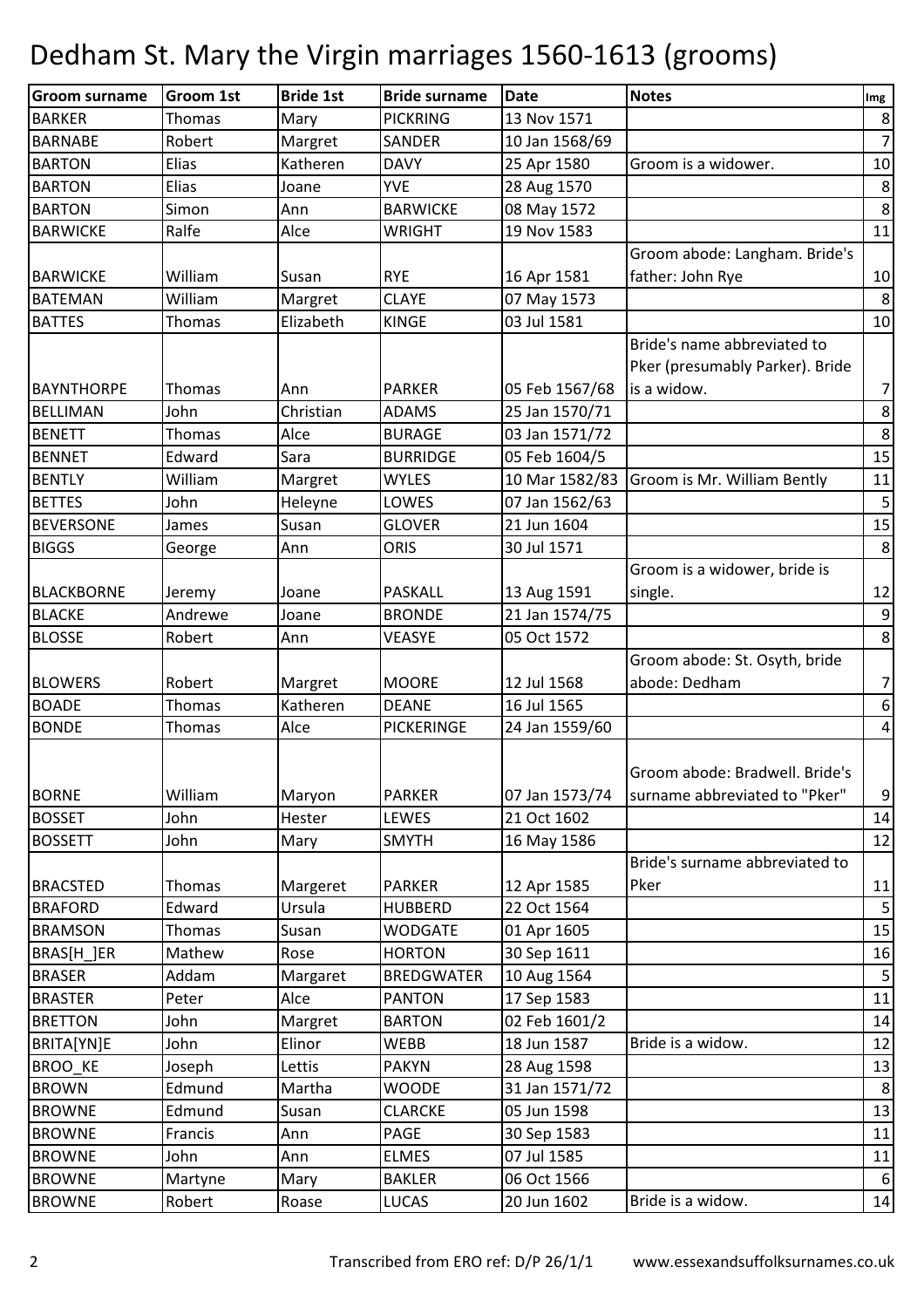| <b>Groom surname</b> | <b>Groom 1st</b> | <b>Bride 1st</b> | <b>Bride surname</b> | Date           | <b>Notes</b>                    | Img              |
|----------------------|------------------|------------------|----------------------|----------------|---------------------------------|------------------|
| <b>BROWNE</b>        | Thomas           | Als              | <b>GEORGE</b>        | 19 Oct 1602    |                                 | 14               |
| <b>BROWNYNG</b>      | Rychard          | Sally            | <b>ALLFOWNDER</b>    | 03 Jul 1610    |                                 | 15               |
| <b>BULLER</b>        | Thomas           | Margret          | <b>WALL</b>          | 23 May 1562    |                                 | $\overline{4}$   |
| <b>BURTON</b>        | Robert           | Ann              | <b>CLARCKE</b>       | 01 May 1600    |                                 | 14               |
| <b>BURTON</b>        | Samuell          | Rebecka          | <b>HICKS</b>         | 04 Nov 1605    |                                 | 15               |
| <b>BUTLER</b>        | Richard          | Agnes            | <b>ROGERS</b>        | 15 Oct 1572    |                                 | 8                |
| <b>BUTTER</b>        | Peers            | Edith            | <b>SEYNER</b>        | 21 Feb 1573/74 |                                 | $\boldsymbol{9}$ |
| <b>BUTTER</b>        | Williem          | Judyth           | <b>UPCHER</b>        | 20 Dec 1610    |                                 | 15               |
| <b>BYGGE</b>         | George           | Roase            | <b>FOWLER</b>        | 16 Dec 1560    |                                 | $\overline{a}$   |
| <b>BYOT</b>          | John             | Margeret         | LEWES                | 04 Feb 1595/96 |                                 | 13               |
| <b>BYSHOP</b>        | John             | Em.              | <b>HYTCHAM</b>       | 19 Nov 1576    |                                 | 10               |
| <b>CALFE</b>         | Joseph           | Pheabe           | <b>BLAKE</b>         | 12 Nov 1611    |                                 | 16               |
| CANSE                | John             | Roase            | <b>PEPPER</b>        | 12 Dec 1581    |                                 | 10               |
| <b>CARTER</b>        | John             | *es              | [S_]UTTEIS           | 28 Jul 1560    |                                 | $\overline{4}$   |
| CAVE                 | William          | Agnes            | <b>BRYGGES</b>       | 13 Apr 1585    |                                 | 11               |
| <b>CHASE</b>         | John             | Mary             | <b>BARRETT</b>       | 25 Jul 1602    |                                 | 14               |
| <b>CLARCKE</b>       | Isacke           | Elizabeth        | <b>PROPHET</b>       | 06 Nov 1582    |                                 | 11               |
| <b>CLARCKE</b>       | John             | Margerye         | <b>DAVY</b>          | 24 Mar 1601/2  |                                 | 14               |
|                      |                  |                  |                      |                | The bride is the Wydowe         |                  |
| <b>CLARCKE</b>       | Thomas           |                  | <b>JACSONE</b>       | 20 Nov 1585    | Jacsone                         | 11               |
| <b>CLAYE</b>         | Thomas           | Margret          | <b>FROST</b>         | 23 Oct 1572    |                                 | 8                |
| <b>CLAYE</b>         | Thomas           | Margery          | <b>WEST</b>          | 21 Apr 1569    |                                 | $\overline{7}$   |
| <b>CLEARKE</b>       | Richard          | Phoebe           | <b>GALLE</b>         | 14 Jan 1604/5  |                                 | 15               |
| <b>COALE</b>         | Edward           | Joan             | <b>GOSLING</b>       | 10 Feb 1575/76 |                                 | 9                |
| COALE                | George           | Rose             | <b>WENT</b>          | 12 Feb 1564/65 |                                 | $\boldsymbol{6}$ |
| <b>COALE</b>         | George           | Margret          | <b>WHITLOCK</b>      | 06 Oct 1576    |                                 | $10\,$           |
| <b>COALE</b>         | Stephen          | Joane            | <b>WARNER</b>        | 22 May 1569    |                                 | $\overline{7}$   |
| <b>COALE</b>         | William          | Margret          | <b>GREENE</b>        | 26 Apr 1582    |                                 | 10               |
| <b>COCKE</b>         | John             | Mary             | <b>BRINCKLY</b>      | 02 Feb 1600/1  |                                 | 14               |
| <b>COCKE</b>         | Ralphe           | Susan            | <b>WOODOWSE</b>      | 29 Jan 1560/61 |                                 | $\overline{4}$   |
| <b>COLE</b>          | George           | Anne             | <b>GLOVER</b>        | 27 Sep 1603    |                                 | 14               |
|                      |                  |                  |                      |                | Bride's name abbreviated to     |                  |
| <b>COLL</b>          | Thomas           | Susan            | <b>PARKER</b>        | 14 Jan 1567/68 | Pker (presumably Parker)        | $\overline{7}$   |
|                      |                  |                  |                      |                | Surname might be Colle but      |                  |
|                      |                  |                  |                      |                | horn on letter e might imply it |                  |
| COLLE[T_]            | Robert           | Margaret         | <b>BOYDEN</b>        | 06 Jun 1584    | was abbreviated.                | 11               |
| <b>COLLINS</b>       | George           | Mary             | <b>SAMFORTH</b>      | 03 Dec 1612    |                                 | 16               |
| <b>COLLYE</b>        | Richard          | Margery          | <b>KINGE</b>         | 06 Nov 1572    |                                 | 8                |
| <b>CONSTABLE</b>     | John             | Kateren          | <b>COCKE</b>         | 06 Sep 1603    |                                 | 14               |
| COOKE                | Daniell          | Elizabeth        | <b>WALLIS</b>        | 17 Nov 1587    |                                 | 12               |
| COOLE                | Edward           | Grace            | <b>RAVENS</b>        | 12 Jan 1567/68 |                                 | $\overline{7}$   |
| <b>CRADOCK</b>       | Richard          | Elizabeth        | <b>HASELL</b>        | 05 Jul 1571    |                                 | 8                |
| <b>CRADOCK</b>       | Thomas           | Alce             | <b>BACKLER</b>       | 03 Oct 1568    |                                 | $\overline{7}$   |
| <b>CRADOCKE</b>      | Steven           | Ann              | <b>SYDA</b>          | 01 Nov 1573    |                                 | $\boldsymbol{9}$ |
| <b>CRADOCKE</b>      | Thomas           | Margret          | <b>BEDILL</b>        | 07 Jun 1561    |                                 | $\overline{4}$   |
|                      |                  |                  |                      |                | Groom surname either Orase or   |                  |
| <b>CRASE</b>         | Jhon             | Margret          | <b>BARRELL</b>       | 05 Nov 1612    | Crase.                          | 16               |
| <b>CRAVE</b>         | Michaell         | Elizabeth        | <b>UPCHER</b>        | 20 Jun 1587    |                                 | 12               |
| <b>CREAKE</b>        | Henry            | Eden             | <b>ROBYNSONE</b>     | 24 Apr 1599    |                                 | 13               |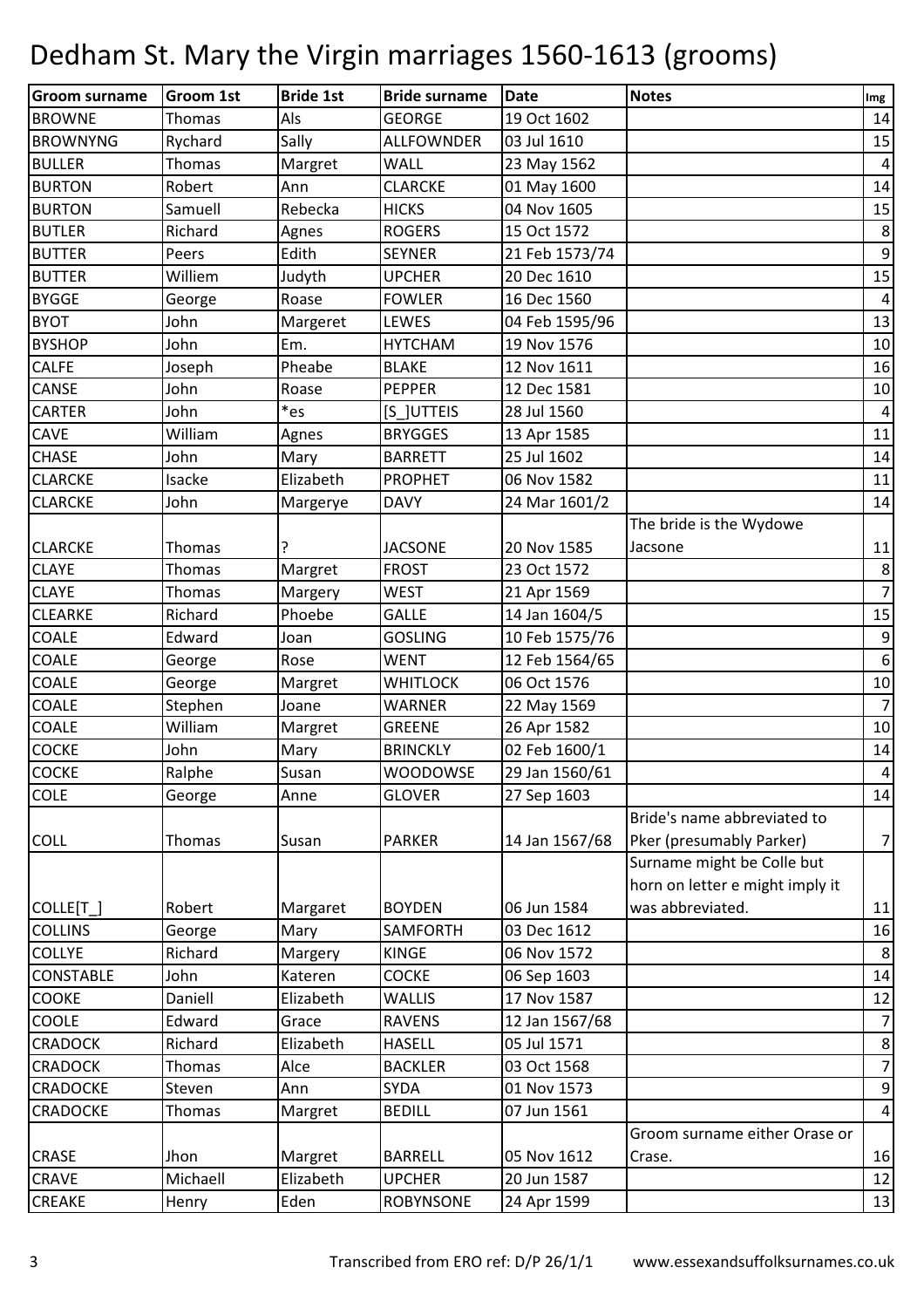| Groom surname   | <b>Groom 1st</b> | <b>Bride 1st</b> | <b>Bride surname</b> | <b>Date</b>    | <b>Notes</b>                    | Img              |
|-----------------|------------------|------------------|----------------------|----------------|---------------------------------|------------------|
| <b>CREAKE</b>   | John             | Judith           | <b>LUFKYN</b>        | 31 May 1596    |                                 | 13               |
| <b>CREEME</b>   | Hugh             | Margret          | <b>SEVENS</b>        | 15 May 1567    |                                 | $\boldsymbol{6}$ |
| <b>CREFILDE</b> | Edward           | Jone             | <b>WEBB</b>          | 15 Jan 1559/60 |                                 | $\overline{4}$   |
| <b>CROSSE</b>   | George           | Margeret         | <b>FULLER</b>        | 05 Apr 1580    |                                 | 10               |
| <b>CROWE</b>    | Richard          | Priscilla        | <b>BOADE</b>         | 08 Jan 1604/5  |                                 | 15               |
| <b>CULFE</b>    | John             | Susan            | ANDFIELD             | 25 Apr 1611    |                                 | 15               |
| <b>DAMSELL</b>  | Robert           | Alice            | PEXSALLE             | 09 Jul 1604    |                                 | 15               |
| <b>DANSYE</b>   | Anthony          | Alce             | <b>CHAPMAS</b>       | 01 Nov 1572    |                                 | $\,8\,$          |
| <b>DANSYE</b>   | Anthony          | Joane            | RICHARDSONE          | 18 Oct 1568    |                                 | $\overline{7}$   |
| <b>DANY</b>     | John             | Jone             | <b>CLARCKE</b>       | 26 Nov 1564    |                                 | 5                |
| <b>DARBY</b>    | Henry            | Katheren         | <b>RAWLIN</b>        | 20 Jul 1591    |                                 | 12               |
| <b>DARBY</b>    | William          | Joane            | <b>BARELL</b>        | 19 Dec 1585    |                                 | 11               |
| <b>DARBYE</b>   | Henry            | Anice            | <b>FEAST</b>         | 20 Sep 1572    |                                 | $\bf 8$          |
| <b>DARBYE</b>   | William          | Joane            | <b>RICHARDSONE</b>   | 16 Jan 1562/63 |                                 | 5                |
| <b>DEANE</b>    | Clement          | Margerett        | IL JEECHE            | 12 Jan 1589/90 | Bride's surname Leeche?         | 12               |
| <b>DEANE</b>    | Clement          | Joane            | SONONDE              | 22 Sep 1560    |                                 | $\overline{a}$   |
| <b>DEBNAM</b>   | George           | Ellin            | <b>BROWNE</b>        | 11 May 1596    |                                 | 13               |
| <b>DEBNAM</b>   | Richarde         | Katheren         | <b>BAKER</b>         | 19 Sep 1576    |                                 | 10               |
| <b>DEBNAM</b>   | William          | Joane            | <b>DAVY</b>          | 09 May 1568    | Bride is a widow.               | $\overline{7}$   |
| <b>DEBNEHAM</b> | George           | Elizabeth        | <b>RETCHER</b>       | 02 Feb 1603/4  |                                 | 15               |
| <b>DENISINE</b> | Robert           | Margery          | <b>SHEENE</b>        | 27 Sep 1565    |                                 | $\boldsymbol{6}$ |
| <b>DERBY</b>    | William          | Ann              | <b>ORIS</b>          | 20 Nov 1574    |                                 | $\boldsymbol{9}$ |
| <b>DIRYFALL</b> | Thomas           | Grace            | <b>SANDERS</b>       | 09 Jun 1580    |                                 | 10               |
| <b>DORBIE</b>   | William          | Elizabeth        | <b>BURRIDGE</b>      | 10 Nov 1604    |                                 | 15               |
|                 |                  |                  |                      |                | Groom's surname has been        |                  |
|                 |                  |                  |                      |                | abbreviated to "Dram" - not     |                  |
| DRAM*           | <b>Batrum</b>    | Margret          | <b>MOSSE</b>         | 02 Feb 1598/99 | clear what it was before.       | 13               |
| <b>DUNTON</b>   | Sallomon         | ?                | SALMON               | 30 May 1611    | Bride is the widdow Salmon      | 15               |
| <b>DURRANT</b>  | Peter            | Sara             | <b>COLE</b>          | 17 Nov 1601    |                                 | 14               |
|                 |                  |                  |                      |                | The bride is the servant George |                  |
| <b>DYKE</b>     | Thomas           | Ann              | <b>JILLYAN</b>       | 23 Feb 1584/85 | <b>Bygges</b>                   | 11               |
| <b>DYVET</b>    | John             | Elizabeth        | <b>GENT</b>          | 09 Apr 1561    |                                 | $\overline{a}$   |
| <b>EARLE</b>    | Thomas           | Elizabeth        | CAVE                 | 08 Nov 1611    |                                 | 16               |
| <b>ELINOT</b>   | Richard          | Margret          | <b>HARVY</b>         | 16 Jun 1566    |                                 | 6                |
| <b>ELINOT</b>   | Thomas           | Alce             | LAVENDER             | 06 May 1576    |                                 | $\mathsf 9$      |
| <b>ELINOT</b>   | Thomas           | Margret          | <b>SMYTH</b>         | 09 Aug 1562    |                                 | $5\overline{)}$  |
| <b>ELLINOT</b>  | Danyell          | Joane            | RAWLINGE             | 17 Oct 1611    |                                 | 16               |
| <b>ELLINOT</b>  | John             | Alce             | <b>PARKER</b>        | 26 Jun 1582    |                                 | 10               |
| <b>ELLINOT</b>  | Richard          | Alce             | <b>CLARCKE</b>       | 13 Aug 1591    |                                 | 12               |
| <b>ELLINOT</b>  | Stephen          | Joane            | <b>BACKLER</b>       | 06 Jul 1585    |                                 | 11               |
| <b>ELLIT</b>    | Joseph           | Martha           | <b>WAYE</b>          | 04 Jul 1592    |                                 | 13               |
| <b>ELLLINOT</b> | John             | Grissell         | GAL[LT]              | 27 Jun 1587    |                                 | 12               |
| <b>ELMES</b>    | John             | Fayth            | <b>ROBINSON</b>      | 02 Nov 1602    |                                 | 14               |
| <b>FELIX</b>    | Thomas           | Elizabeth        | <b>COLE</b>          | 27 Nov 1593    |                                 | 13               |
| <b>FINCH</b>    | Nicholas         | Alce             | <b>BORAGE</b>        | 02 Oct 1582    |                                 | 11               |
| <b>FINNE</b>    | Robert           | Alce             | <b>MYLLER</b>        | 01 Jul 1573    |                                 | $\boldsymbol{9}$ |
| <b>FISHE</b>    | Thomas           | Mary             | AYLMER               | 29 Jun 1563    |                                 | $\mathsf S$      |
| <b>FISHER</b>   | Richard          | Christian        | <b>COLLET</b>        | 30 Nov 1561    |                                 | $\overline{a}$   |
| <b>FLACKE</b>   | John             | Elizabeth        | <b>CLARCKE</b>       | 22 Aug 1587    | Bride is a widow.               | 12               |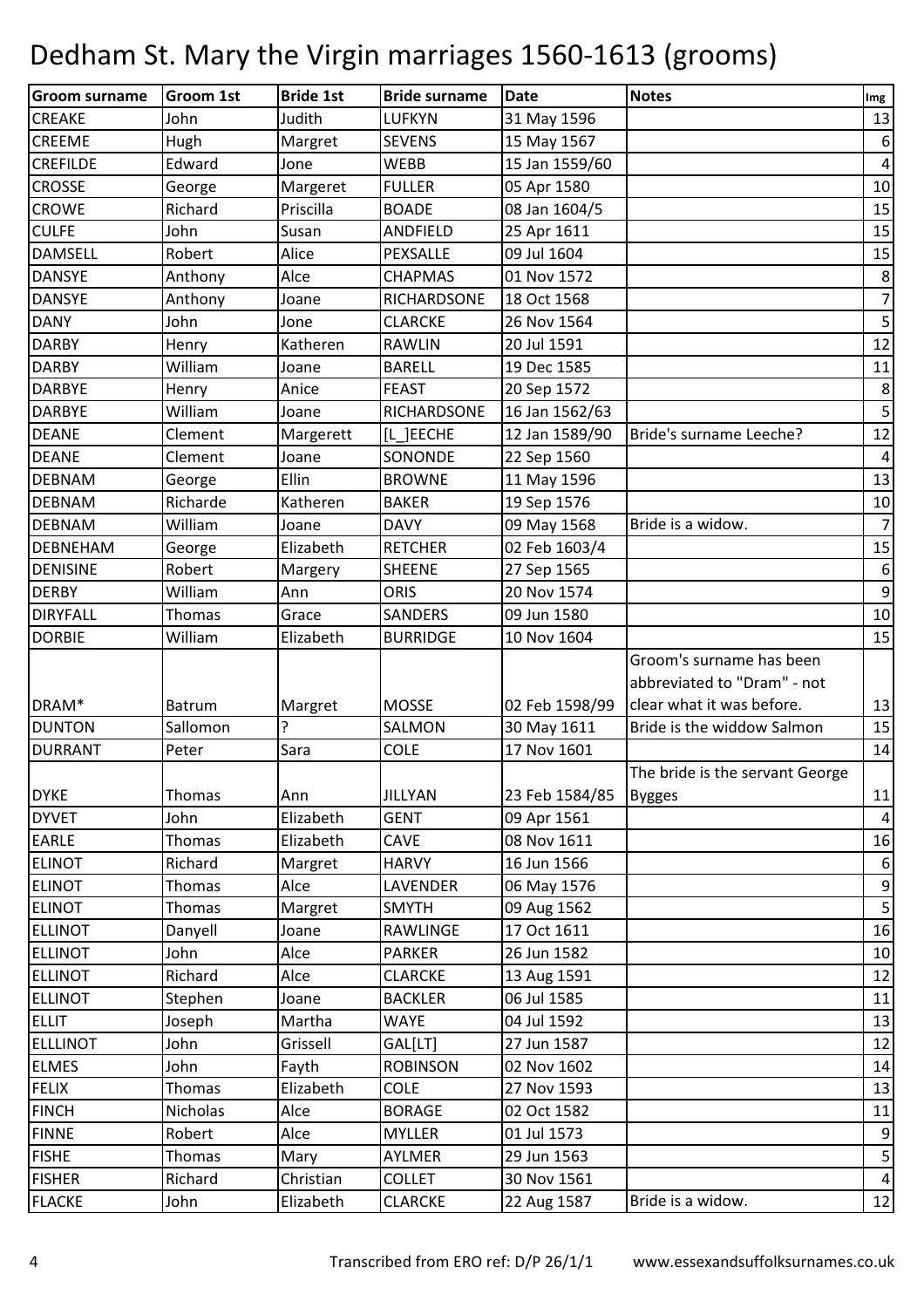| Groom surname     | <b>Groom 1st</b> | <b>Bride 1st</b> | <b>Bride surname</b> | Date           | <b>Notes</b>                    | Img                      |
|-------------------|------------------|------------------|----------------------|----------------|---------------------------------|--------------------------|
| <b>FOSTER</b>     | Jasper           | Anniable         | <b>DUNTON</b>        | 06 Oct 1584    |                                 | 11                       |
| <b>FOXE</b>       | Thomas           | Margery          | <b>STORY</b>         | 12 Aug 1568    |                                 | $\overline{7}$           |
| <b>FREMAN</b>     | Robert           | Margeret         | <b>UPCHER</b>        | 22 Jun 1585    |                                 | 11                       |
| <b>FULLER</b>     | Symon            | Mary             | <b>MYLLER</b>        | 11 Jun 1574    |                                 | $\boldsymbol{9}$         |
| <b>FULLER</b>     | William          | Susan            | <b>STORYE</b>        | 04 Nov 1576    |                                 | 10                       |
| <b>FURTON</b>     | John             | Ann              | <b>UPCHER</b>        | 22 Sep 1576    |                                 | 10                       |
| <b>FYSHE</b>      | Samuell          | Ann              | <b>POYKIN</b>        | 03 Sep 1611    |                                 | 16                       |
| <b>FYSHE</b>      | Thomas           | Margrett         | PYNNE[LT]T           | 20 Nov 1610    |                                 | 15                       |
|                   |                  |                  |                      |                | Bride's name has been           |                          |
|                   |                  |                  |                      |                | abbreviated but it's not clear  |                          |
| <b>GARAD</b>      | Thomas           | Christian        | BLE[M $]$ *          | 04 Oct 1562    | what from.                      | 5                        |
| <b>GARDENER</b>   | William          | Joane            | <b>MATHEW</b>        | 23 Oct 1574    |                                 | $\overline{9}$           |
| <b>GARRAD</b>     | Martin           | Elizabeth        | <b>WEBB</b>          | 08 May 1575    |                                 | $\boldsymbol{9}$         |
| <b>GARRETT</b>    | Thomas           | Roase            | <b>BARTON</b>        | 12 Aug 1583    |                                 | 11                       |
| <b>GARRINGTON</b> | John             | Susan            | <b>UPCHER</b>        | 12 Jul 1586    |                                 | 12                       |
| <b>GEARY</b>      | William          | Katheren         | <b>BILLINGALE</b>    | 09 Dec 1599    |                                 | 14                       |
| <b>GEDNEY</b>     | James            | Rose             | <b>KOKER</b>         | 03 May 1571    |                                 | $\,8\,$                  |
| <b>GEDNYE</b>     | James            | Mary             | <b>ELLENOT</b>       | 10 Jul 1570    |                                 | $\,8\,$                  |
| <b>GLOVER</b>     | Robert           | Susan            | <b>DAMSES</b>        | 23 Sep 1575    |                                 | $\overline{9}$           |
| <b>GODFREY</b>    | John             | Catheren         | <b>BANING</b>        | 14 Oct 1582    |                                 | 11                       |
| <b>GOODMAN</b>    | Roland           | Anable           | YOUNG                | 29 Jan 1573/74 |                                 | $\boldsymbol{9}$         |
| <b>GOODRICHE</b>  | William          | Elizabeth        | <b>POWLE</b>         | 29 Nov 1602    |                                 | 14                       |
| <b>GOSLING</b>    | John             | Ann              | <b>UPCHER</b>        | 08 May 1582    |                                 | 10                       |
| <b>GOSLING</b>    | Phillip          | Alce             | <b>CLARCKE</b>       | 12 Oct 1572    |                                 | $\,8\,$                  |
| <b>GOWYN</b>      | Robert           | Margery          | <b>CLARCK</b>        | 21 Dec 1573    |                                 | $\mathsf 9$              |
| <b>GREENE</b>     | John             | Alce             | <b>PHILLIPSS</b>     | 22 Jun 1570    |                                 | $\,8\,$                  |
| <b>GREENE</b>     | Robert           | Roase            | <b>GULLE</b>         | 25 Sep 1560    |                                 | $\sqrt{4}$               |
| <b>GREGORY</b>    | Robert           | 5.               | ?                    | 08 Jul 1582    | Bride's name not in register.   | 11                       |
| <b>GREGORYE</b>   | John             | Eli.             | <b>SPENSER</b>       | 14 Nov 1568    |                                 | $\overline{7}$           |
| GRENELEIF         | Thomas           | Barbery          | ORMAN                | 06 Nov 1598    |                                 | 13                       |
| GRENLEIFE         | Thomas           | Christian        | <b>WOLMAN</b>        | 19 Dec 1562    |                                 | $\overline{5}$           |
| <b>GRENLEIFE</b>  | Tthomas          | <b>Barbara</b>   | <b>WATSONNE</b>      | 04 Dec 1578    |                                 | 10                       |
| <b>GRENLEIFF</b>  | Martyne          | Martha           | <b>ELINOT</b>        | 14 Feb 1562/63 |                                 | $\mathsf S$              |
| <b>GROOME</b>     | Valintyne        | Margret          | COALE                | 27 May 1568    |                                 | $\overline{7}$           |
| <b>GULL</b>       | Richard          | Grissell         | <b>LITHERS</b>       | 27 Oct 1601    |                                 | 14                       |
| <b>GULL</b>       | Thomas           | Mary             | <b>COLLET</b>        | 30 Jun 1572    |                                 | $\,8\,$                  |
| <b>GYBBS</b>      | John             | Alce             | <b>WHITE</b>         | 28 Apr 1601    |                                 | 14                       |
| <b>HALL</b>       | William          | Joane            | <b>WARNER</b>        | 23 Sep 1565    |                                 | $\boldsymbol{6}$         |
| <b>HAND</b>       | Isack            | Marierye         | <b>FENNE</b>         | 25 Sep 1610    |                                 | 15                       |
| <b>HAND</b>       | Lewes            | Lydda            | <b>BASYE</b>         | 24 Jan 1602/3  |                                 | 14                       |
| <b>HARE</b>       | Phillipe         | Susan            | SPARHAUKE            | 26 Feb 1574/75 | Groom is Mr. Phillipe Hare      | $\boldsymbol{9}$         |
| <b>HARIS</b>      | John             | Margret          | WARNER               | 08 Jun 1561    |                                 | $\overline{\mathcal{A}}$ |
| <b>HARIS</b>      | William          | Margery          | LAVENDER             | 21 Feb 1574/75 |                                 | 9                        |
|                   |                  |                  |                      |                |                                 |                          |
| <b>HARISON</b>    | John             | Joan             | <b>HARDYE</b>        | 22 Feb 1584/85 | Groom is John Harison the elder | 11                       |
| <b>HARISONE</b>   | Ralfe            | Christian        | <b>CELLY</b>         | 22 Sep 1572    |                                 | $\,8\,$                  |
| <b>HARRIS</b>     | Mathewe          | Ann              | <b>WOOD</b>          | 07 Oct 1598    |                                 | 13                       |
| <b>HARRIS</b>     | William          | Joane            | <b>WRIGHT</b>        | 03 May 1572    |                                 | $\,8\,$                  |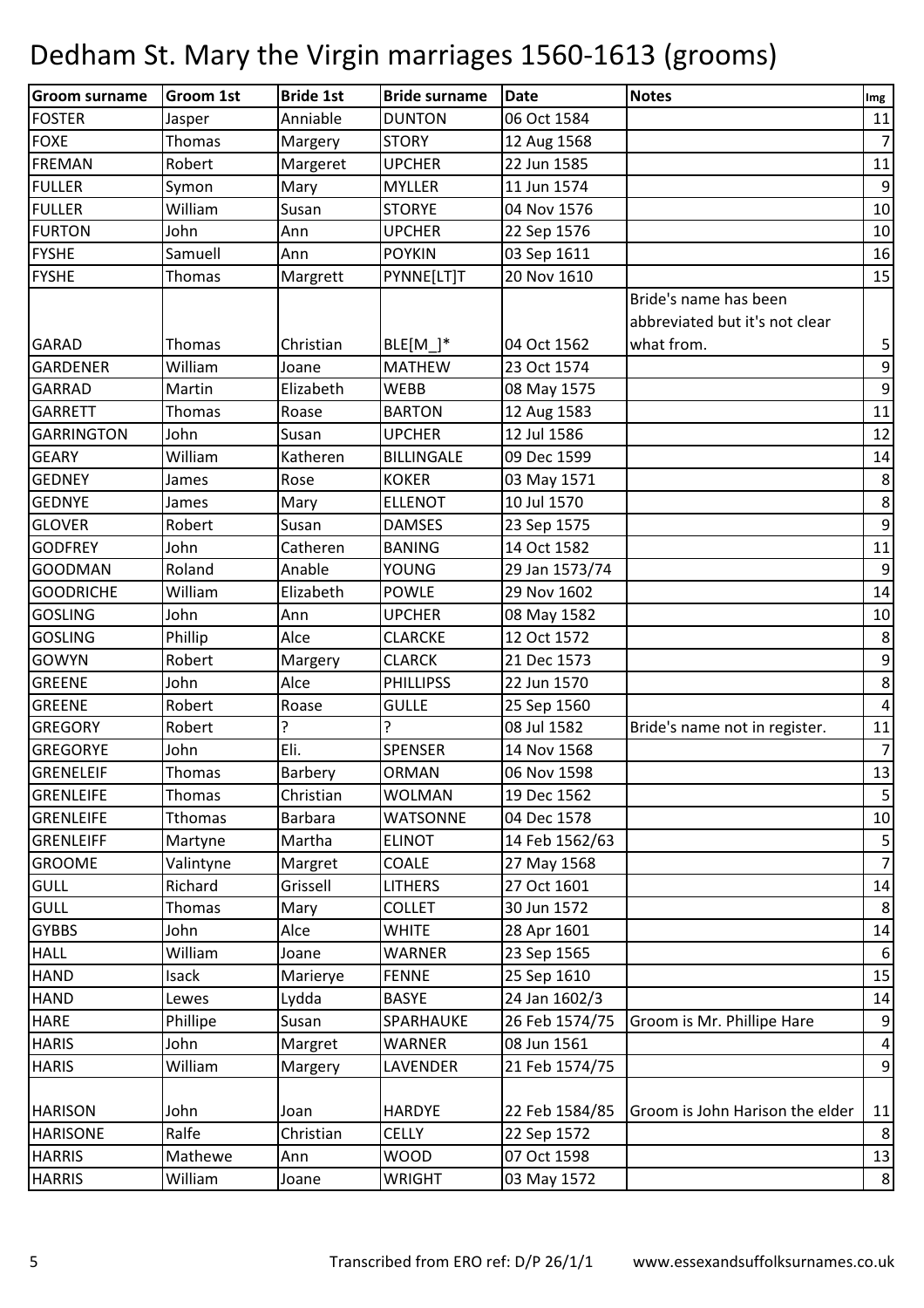| <b>Groom surname</b> | Groom 1st | <b>Bride 1st</b> | <b>Bride surname</b> | <b>Date</b>    | <b>Notes</b>                                                                                   | Img              |
|----------------------|-----------|------------------|----------------------|----------------|------------------------------------------------------------------------------------------------|------------------|
|                      |           |                  |                      |                | Groom is Raphe Harrison the                                                                    |                  |
|                      |           |                  |                      |                | elder, bride is the Widdow                                                                     |                  |
| <b>HARRISON</b>      | Raphe     | ?                | <b>HOWES</b>         | 01 Oct 1611    | Howes                                                                                          | 16               |
| <b>HASELL</b>        | John      | Constance        | <b>BRANCHHAME</b>    | 28 Jun 1571    |                                                                                                | $\bf 8$          |
| <b>HASSET</b>        | James     | Mary             | <b>GYLES</b>         | 07 Dec 1573    |                                                                                                | $\overline{9}$   |
| <b>HECKFORD</b>      | John      | Sewsan           | <b>HOLBORNE</b>      | 08 May 1610    |                                                                                                | 15               |
| <b>HECKFORD</b>      | Robert    | Thomasinge       | <b>BURREDGE</b>      | 11 Apr 1611    |                                                                                                | 15               |
| <b>HECKFORD</b>      | Roger     | Katheren         | <b>JUDY</b>          | 27 Sep 1573    |                                                                                                | $\boldsymbol{9}$ |
| <b>HEESE</b>         | Henry     | Christian        | <b>STARLING</b>      | 12 Jan 1569/70 |                                                                                                | $\overline{7}$   |
| <b>HODDS</b>         | Thomas    | Margery          | <b>KEISE</b>         | 07 Oct 1603    |                                                                                                | 15               |
|                      |           |                  |                      |                | The bride is the daughter of John                                                              |                  |
| <b>HODS</b>          | Thomas    | Ann              | <b>TOUGH</b>         | 19 Sep 1574    | Tough of Stratford.                                                                            | $\boldsymbol{9}$ |
| <b>HOLBORNE</b>      | Daniell   | Ann              | COWE                 | 01 Feb 1598/99 |                                                                                                | 13               |
| <b>HOLDER</b>        | John      | Grace            | <b>WARNER</b>        | 16 May 1568    |                                                                                                | $\overline{7}$   |
| <b>HORTON</b>        | John      | Ellen            | <b>STOCKEN</b>       | 22 Oct 1581    |                                                                                                | 10               |
| <b>HORTON</b>        | Richard   | Agnes            | <b>BAYNTHORP</b>     | 19 Feb 1571/72 |                                                                                                | $\,8\,$          |
| <b>HORTON</b>        | Thomas    | Elizabeth        | <b>BREWER</b>        | 18 May 1571    |                                                                                                | 8                |
| <b>HORTON</b>        | Thomas    | Alice            | <b>GREENE</b>        | 27 Jun 1566    | First letter of groom's surname<br>hard to decipher between an N<br>or an H. Horton or Norton? | $\sqrt{6}$       |
| <b>HOWARD</b>        | Richard   | Elizabeth        | <b>DAULE</b>         | 23 Jul 1570    |                                                                                                | $\bf 8$          |
| <b>HOWELL</b>        | William   | Ann              | <b>GLOWER</b>        | 20 Jan 1600/1  |                                                                                                | 14               |
| <b>HUMFREY</b>       | John      | Joane            | <b>ROYSE</b>         | 21 Jan 1598/99 |                                                                                                | 13               |
| <b>HUNT</b>          | Thomas    | Joan             | <b>HORSEMAN</b>      | 29 Oct 1611    |                                                                                                | 16               |
| <b>HUNTMAN</b>       | William   | Margery          | COALE                | 14 Feb 1560/61 |                                                                                                | $\overline{4}$   |
| <b>HUTCHEISONE</b>   | Thomas    | <b>Triese</b>    | <b>BAKER</b>         | 21 Aug 1612    |                                                                                                | 16               |
| <b>IVE</b>           | Adrian    | Sara             | <b>ORRIS</b>         | 22 Jun 1601    |                                                                                                | 14               |
| <b>JACSONE</b>       | Hugh      | Sara             | PERIMAN              | 18 May 1585    |                                                                                                | 11               |
| <b>JACSONE</b>       | William   | Hester           | <b>LUFKYN</b>        | 19 May 1584    |                                                                                                | 11               |
| <b>JONSONE</b>       | Richard   | Marie            | <b>BYGGS</b>         | 09 Nov 1563    |                                                                                                | 5                |
| JUDY[S_]             | Laurence  | Katheren         | <b>PAYTEN</b>        | 18 Jul 1569    |                                                                                                | $\overline{7}$   |
| <b>JULIAN</b>        | John      | Alies            | <b>PETER</b>         | 06 Mar 1574/75 | Entry muddled up with following<br>one? John Julian and Alies Peter<br>and Christian Wodegate  | $\mathsf 9$      |
| <b>KEDGE</b>         | Richard   | Joane            | <b>ORRIS</b>         | 08 Nov 1586    |                                                                                                | 12               |
| <b>KELLSEY</b>       | Robert    | ς                | <b>DORIFALL</b>      | 31 Oct 1611    | Bride is the Widow Dorifall                                                                    | 16               |
| <b>KELLSONE</b>      | Robert    | Katheren         | <b>JONSONE</b>       | 14 Nov 1573    |                                                                                                | $\boldsymbol{9}$ |
| <b>KINGE</b>         | Samuell   | Mathy            | <b>DUNTON</b>        | 11 Sep 1582    |                                                                                                | 11               |
| <b>KINGE</b>         | Thomas    | Annis            | <b>BARWICKE</b>      | 28 Apr 1578    |                                                                                                | 10               |
| <b>KINGE</b>         | William   | Margret          | <b>BUCKNAM</b>       | 07 Nov 1572    |                                                                                                | 8                |
| <b>KNAPP</b>         | Samuell   | Margret          | <b>BARNARD</b>       | 17 Feb 1611/12 |                                                                                                | 16               |
| <b>KYNGE</b>         | Henry     | Grace            | <b>KELSYE</b>        | 03 Feb 1598/99 |                                                                                                | 13               |
| <b>LABY</b>          | Arther    | Kathren          | HAM                  | 20 Jul 1576    |                                                                                                | 10               |
| <b>LAMAN</b>         | William   | Margret          | <b>BROWNING</b>      | 28 Mar 1570    |                                                                                                | $\overline{7}$   |
| LAMBE                | John      | Margerye         | <b>JOHNSONE</b>      | 20 May 1566    |                                                                                                | $\boldsymbol{6}$ |
| LARGE                | John      | Ann              | WARNER               | 31 Jul 1569    | Groom abode: Manningtree                                                                       | $\overline{7}$   |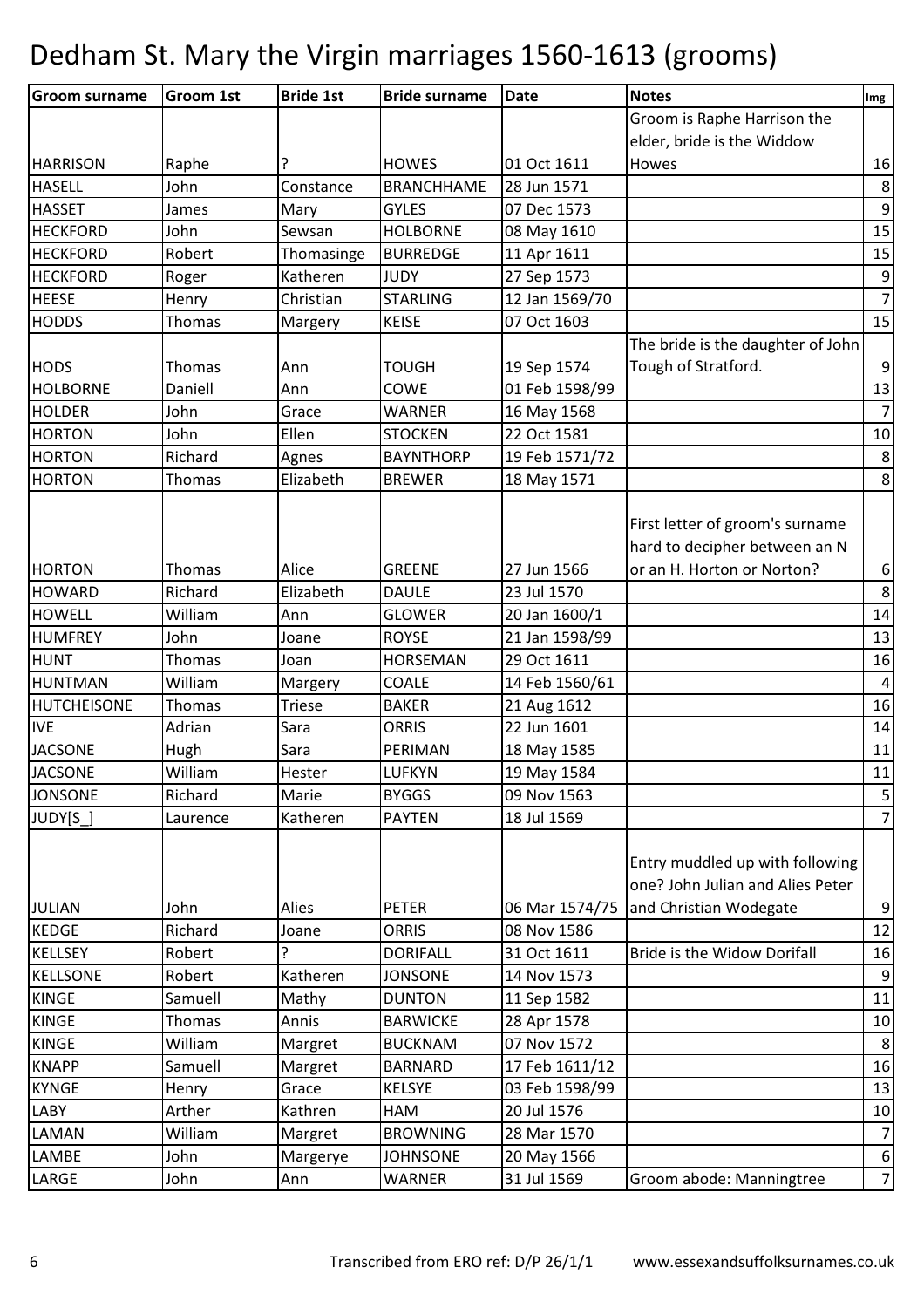| <b>Groom surname</b> | <b>Groom 1st</b> | <b>Bride 1st</b> | <b>Bride surname</b> | Date           | <b>Notes</b>                        | Img                     |
|----------------------|------------------|------------------|----------------------|----------------|-------------------------------------|-------------------------|
|                      |                  |                  |                      |                |                                     |                         |
|                      |                  |                  |                      |                | Bride's first name not in register. |                         |
|                      |                  |                  |                      |                | Groom abode: Frezingfylde,          |                         |
| <b>LAURANCENCE</b>   | John             |                  | PILLETT              | 17 Feb 1589/90 | bride abode: Maulde[n_]             | 12                      |
| <b>LAVENDER</b>      | John             | Joane            | <b>ELINOT</b>        | 18 Nov 1566    |                                     | 6                       |
| LAYER                | Robert           | Alce             | <b>ELLANOT</b>       | 30 Jun 1576    |                                     | 10                      |
|                      |                  |                  |                      |                | Bride's first name abbreviated to   |                         |
| <b>LEESE</b>         | Allen            | Parnell          | RICHARDSONE          | 31 May 1569    | Pnell.                              | $\overline{7}$          |
| <b>LEWS</b>          | Robert           | Margeret         | <b>CROWE</b>         | 21 Apr 1573    |                                     | $\bf 8$                 |
| <b>LITHER</b>        | John             | Alce             | <b>JACKSONE</b>      | 29 May 1570    |                                     | $\bf 8$                 |
| <b>LITTLE</b>        | William          | Margeret         | WHYGHT               | 28 Oct 1567    | Bride is a widow.                   | $\overline{7}$          |
|                      |                  |                  |                      |                | Mr. Littlebury & Mris. Francis      |                         |
|                      |                  |                  |                      |                | Apletune (groom's first name        |                         |
| <b>LITTLEBURY</b>    |                  | Francis          | <b>APLETUNE</b>      | 04 Feb 1565/66 | not in register).                   | $\boldsymbol{6}$        |
| <b>LITTLEBURY</b>    | Robert           | Katheryn         | <b>SHINN</b>         | 21 Jul 1598    |                                     | 13                      |
| <b>LODGE</b>         | Robert           | Joane            | ANDREW               | 31 Jan 1568/69 |                                     | $\overline{7}$          |
|                      |                  |                  |                      |                | Bride is the daughter of George     |                         |
| <b>LUDKIN</b>        | John             | Lydda            | <b>COLE</b>          | 16 Sep 1605    | Cole                                | 15                      |
| LUDKINE              | Thomas           | Elizabeth        | <b>FENNE</b>         | 29 Sep 1612    |                                     | 16                      |
| LUDKYNE              | Thomas           | Judith           | <b>BLOSSE</b>        | 21 Jun 1568    |                                     | $\overline{7}$          |
| <b>LUFKYN</b>        | John             | Elizabeth        | <b>RUNTINGE</b>      | 14 Jul 1561    |                                     | $\overline{4}$          |
| <b>LUFKYN</b>        | Thomas           | <b>Barberie</b>  | <b>KENT</b>          | 13 Sep 1581    |                                     | 10                      |
| <b>LUFKYN</b>        | Thomas           | Jone             | <b>SQUYRE</b>        | 08 Oct 1565    |                                     | 6                       |
| <b>LUFKYNE</b>       | John             | Katheren         | <b>BREWER</b>        | 06 Sep 1562    |                                     | $\overline{\mathbf{5}}$ |
| <b>LUFKYNE</b>       | John             | Franncis         | WARNER               | 23 Jun 1566    |                                     | $\sqrt{6}$              |
|                      |                  |                  |                      |                | Groom is Thomas Lufkyne the         |                         |
| <b>LUFKYNE</b>       | Thomas           | Ann              | <b>BROWNE</b>        | 13 Sep 1575    | younger                             | $\boldsymbol{9}$        |
| <b>LULT</b>          | Robart           | Elyzabeth        | <b>THORPE</b>        | 16 Oct 1610    |                                     | 15                      |
| <b>LYTHERS</b>       | Ralfe            | Marye            | <b>MODYE</b>         | 09 Jun 1603    |                                     | 14                      |
| <b>MAKINE</b>        | James            | Christian        | <b>HARVY</b>         | 03 Aug 1573    |                                     | 9                       |
| <b>MALDON</b>        | Jacob            | Pheby            | <b>JENE</b>          | 09 Feb 1612/13 |                                     | 16                      |
|                      |                  |                  |                      |                | Groom is a widower, bride is a      |                         |
| <b>MAN</b>           | Stephen          | Joan             | <b>GIRRIE</b>        | 04 Sep 1581    | widow.                              | 10                      |
| <b>MANNING</b>       | John             | Rose             | <b>CLARCKE</b>       | 29 Jun 1578    |                                     | 10                      |
| <b>MANNOCK</b>       | Edmunde          | Katheren         | <b>LISTER</b>        | 03 Nov 1574    | Bride's father: Thomas Lister       | 9                       |
| <b>MARTYN</b>        | John             | Elizabeth        | <b>ALLERTONE</b>     | 07 Apr 1580    |                                     | 10                      |
| <b>MASKALL</b>       | Robert           | Margret          | <b>DUNT</b>          | 04 Feb 1571/72 |                                     | $8\phantom{1}$          |
| <b>MAY</b>           | Wesson           | Mary             | <b>BROWNE</b>        | 28 Jun 1602    |                                     | 14                      |
| <b>MAYE</b>          | William          | Elizabeth        | <b>MARCKES</b>       | 14 May 1563    |                                     | $\mathsf S$             |
| MELLISHME            | Richard          | Elizabeth        | <b>LUFKYN</b>        | 09 Oct 1567    | Bride is a widow.                   | $\boldsymbol{6}$        |
| <b>MERICK</b>        | Richarde         | Marion           | <b>HARIS</b>         | 09 Jan 1559/60 |                                     | $\overline{a}$          |
| <b>MILES</b>         | Richard          | Alce             | <b>FROST</b>         | 01 Nov 1591    |                                     | 12                      |
| <b>MILLER</b>        | John             | Ann              | <b>CROWE</b>         | 27 Sep 1574    | Groom abode: Ipswych                | $\boldsymbol{9}$        |
| <b>MILLER</b>        | Richard          | Roase            | <b>NEALE</b>         | 13 Feb 1574/75 |                                     | $\boldsymbol{9}$        |
|                      |                  |                  |                      |                | Groom is Mr. John More,             |                         |
| <b>MORE</b>          | John             | Elizabeth        | <b>BROWNE</b>        | 22 Jul 1575    | minister                            | $\boldsymbol{9}$        |
| <b>MORIS</b>         | Thomas           | Elizabeth        | <b>FENTAN</b>        | 07 Oct 1565    |                                     | $\boldsymbol{6}$        |
| <b>MORS</b>          | Nathaniell       | Joane            | <b>UPCHAR</b>        | 10 Dec 1573    |                                     | $\boldsymbol{9}$        |
| <b>MORSE</b>         | Richard          | Margery          | SYMPSONE             | 15 Jan 1585/86 |                                     | 12                      |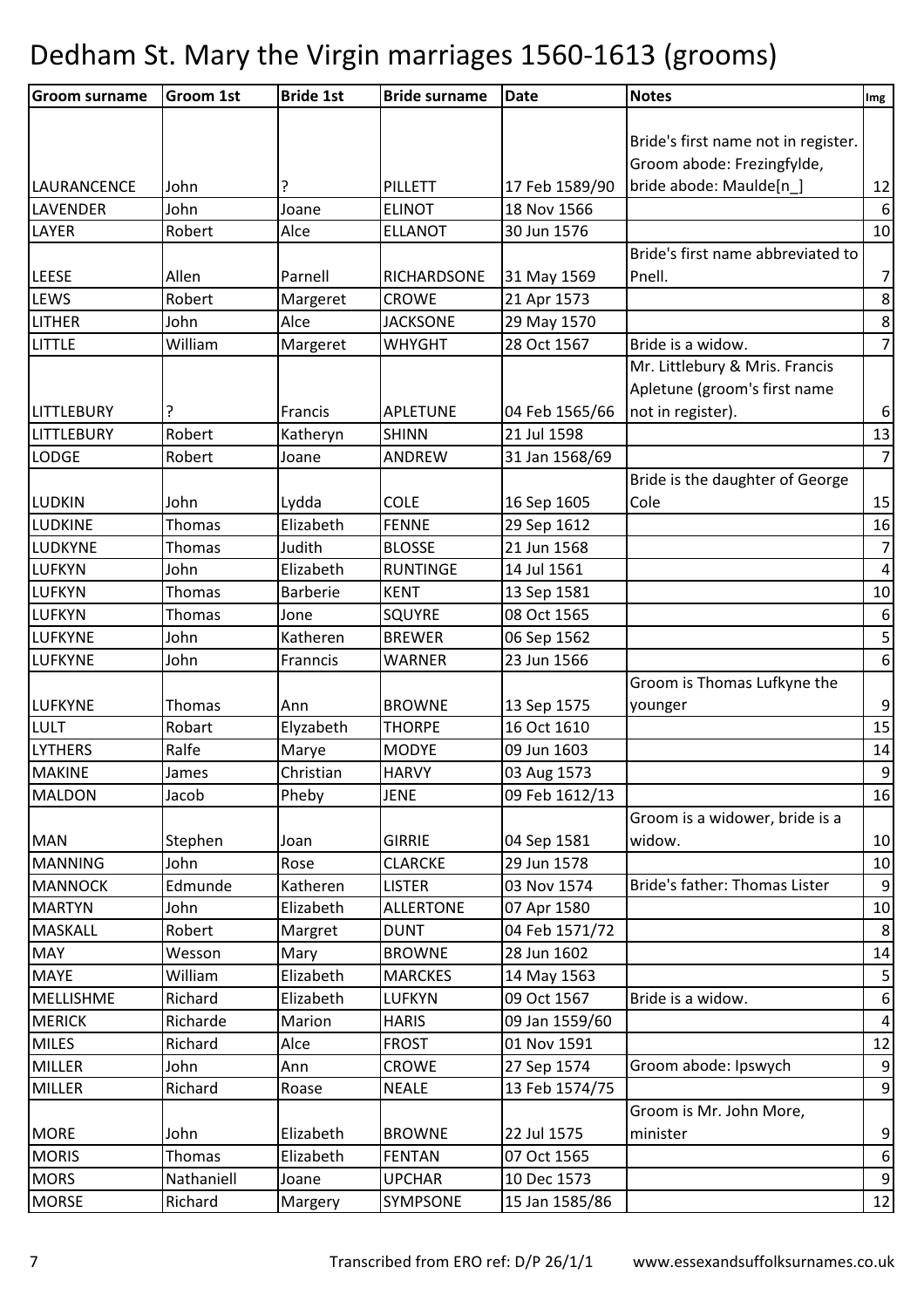| <b>Groom surname</b> | <b>Groom 1st</b> | <b>Bride 1st</b> | <b>Bride surname</b> | Date           | <b>Notes</b>                     | Img             |
|----------------------|------------------|------------------|----------------------|----------------|----------------------------------|-----------------|
| <b>NEVERD</b>        | William          | Ann              | <b>WOODGATE</b>      | 18 Jul 1587    |                                  | 12              |
| <b>NICHOLSONE</b>    | William          | Margret          | <b>GLOVER</b>        | 18 May 1596    |                                  | 13              |
| <b>NORTHEM</b>       | Robert           | Ann              | <b>TOSE</b>          | 17 Jun 1560    |                                  | $\vert$         |
|                      |                  |                  |                      |                |                                  |                 |
|                      |                  |                  |                      |                | First letter of groom's surname  |                 |
|                      |                  |                  |                      |                | hard to decipher between an N    |                 |
| <b>NORTON</b>        | Thomas           | Alice            | <b>GREENE</b>        | 27 Jun 1566    | or an H. Horton or Norton?       | $6 \mid$        |
| <b>NUNNE</b>         | John             | <b>Barbara</b>   | <b>THORPE</b>        | 25 May 1585    |                                  | 11              |
|                      |                  |                  |                      |                | Groom surname either Orase or    |                 |
| <b>ORASE</b>         | Jhon             | Margret          | <b>BARRELL</b>       | 05 Nov 1612    | Crase.                           | 16              |
| <b>ORIS</b>          | Adda             | Prudence         | <b>PICKAS</b>        | 01 Jul 1571    |                                  | $\bf 8$         |
| ORIS                 | John             | Joane            | <b>ORMAN</b>         | 30 Dec 1560    |                                  | $\pmb{4}$       |
| <b>ORIS</b>          | Robert           | Margret          | <b>HATCH</b>         | 28 Jun 1571    |                                  | $\,8\,$         |
| <b>ORMAN</b>         | <b>Titus</b>     | Katheren         | <b>MAN</b>           | 09 Nov 1569    |                                  | 7               |
| <b>ORRIS</b>         | Addam            | Sarah            | <b>STEVEN</b>        | 04 Nov 1578    |                                  | 10              |
| <b>ORRIS</b>         | Georg            | Joan             | <b>COCKE</b>         | 12 Apr 1585    |                                  | 11              |
| <b>ORRIS</b>         | John             | Alce             | <b>COLLEN</b>        | 26 Oct 1578    |                                  | 10              |
| <b>ORRIS</b>         | John             | Ann              | <b>HANDE</b>         | 28 Aug 1599    | Groom is a widower.              | 14              |
| <b>ORRIS</b>         | John             | Ann              | <b>WRYGHT</b>        | 20 May 1600    | Groom is a widower.              | 14              |
| <b>OSMOND</b>        | Thomas           | Katheren         | <b>WEBB</b>          | 14 Jun 1565    |                                  | 6               |
| <b>PAGE</b>          | Abacucke         | Franncis         | <b>MICHELL</b>       | 24 Nov 1601    |                                  | 14              |
| <b>PAGE</b>          | Abucnek          | <b>Bridget</b>   | <b>RAVENS</b>        | 13 May 1571    |                                  | $\,8\,$         |
| PAREPOYNT            | John             | Alce             | <b>MARTYNE</b>       | 24 Nov 1560    |                                  | 4               |
| <b>PARKER</b>        | John             | Ann              | <b>MANNINGE</b>      | 27 Sep 1586    | Bride is a widow.                | 12              |
| <b>PARKER</b>        | Richard          | Grace            | <b>HOLDER</b>        | 02 Feb 1581/82 |                                  | 10              |
|                      |                  |                  |                      |                | Groom's surname abbreviated to   |                 |
| <b>PARKER</b>        | William          | Elizabeth        | <b>ROSE</b>          | 18 May 1573    | "Pker".                          | 8               |
| <b>PASFYLDE</b>      | Symond           | Joane            | <b>PIPPAT</b>        | 02 Feb 1592/93 |                                  | 13              |
| <b>PAYTE</b>         | William          | Mary             | <b>ALEFOUNDER</b>    | 03 Jul 1581    |                                  | 10              |
| PEPER                | <b>Myles</b>     | Mary             | <b>PAYT</b>          | 24 May 1600    |                                  | 14              |
| PERSSON              | Edmund           | Ann              | <b>ORRIS</b>         | 01 Jun 1581    |                                  | 10              |
| PETTFYLD             | William          | Judith           | SHAREMAN             | 27 Oct 1566    |                                  | $6 \mid$        |
| PEXSEWELL            | Edward           | Johan            | <b>BARWICKE</b>      | 10 Sep 1573    |                                  | $\overline{9}$  |
|                      |                  |                  |                      |                | Groom's surname abbreviated to   |                 |
| PIERPOYNT            | James            | <b>Barbara</b>   | <b>MILLS</b>         | 25 Apr 1578    | Ppoynt.                          | 10              |
| <b>PINNELL</b>       | Gregorie         | Ann              | AWDEW                | 31 Jan 1565/66 |                                  | $6 \mid$        |
| <b>PLEVIN</b>        | Nicholas         | Joane            | <b>FAUNCET</b>       | 12 Jul 1562    |                                  | 5               |
| <b>POLLEY</b>        | Thomas           | Joane            | <b>HILL</b>          | 28 Nov 1569    |                                  | $\overline{7}$  |
| <b>POTTER</b>        | Robert           | Jone             | <b>AMBLER</b>        | 24 Sep 1564    |                                  | $\mathsf S$     |
| <b>PRATT</b>         | Symon            | Christian        | <b>CRADOCKE</b>      | 27 Oct 1562    |                                  | $\mathsf S$     |
| <b>PRIOR</b>         | Thomas           | Agnes            | COOLE                | 27 Aug 1560    |                                  | $\overline{4}$  |
| <b>PULLIN</b>        | William          | Barbara          | <b>WAYE</b>          | 09 Jan 1589/90 |                                  | 12              |
| <b>PYE</b>           | John             | Rachell          | <b>MARLER</b>        | 03 Oct 1592    |                                  | 13              |
|                      |                  |                  |                      |                |                                  |                 |
| <b>QUARLES</b>       | John?            | Jane             | <b>WARNER</b>        | 21 Apr 1583    | Groom's first name quite faded   | 11              |
| <b>RADCHILL</b>      | William          | Alce             | <b>PICKERINGE</b>    | 14 Apr 1561    |                                  | $\vert 4 \vert$ |
|                      |                  |                  |                      |                |                                  |                 |
| <b>RAVENS</b>        | Henry            | Alce             | ?                    | 26 Feb 1559/60 | Bride's surname not in register. | $\vert 4 \vert$ |
| <b>RAVENS</b>        | Henry            | Elizabeth        | CANE                 | 10 Feb 1560/61 |                                  | $\vert 4 \vert$ |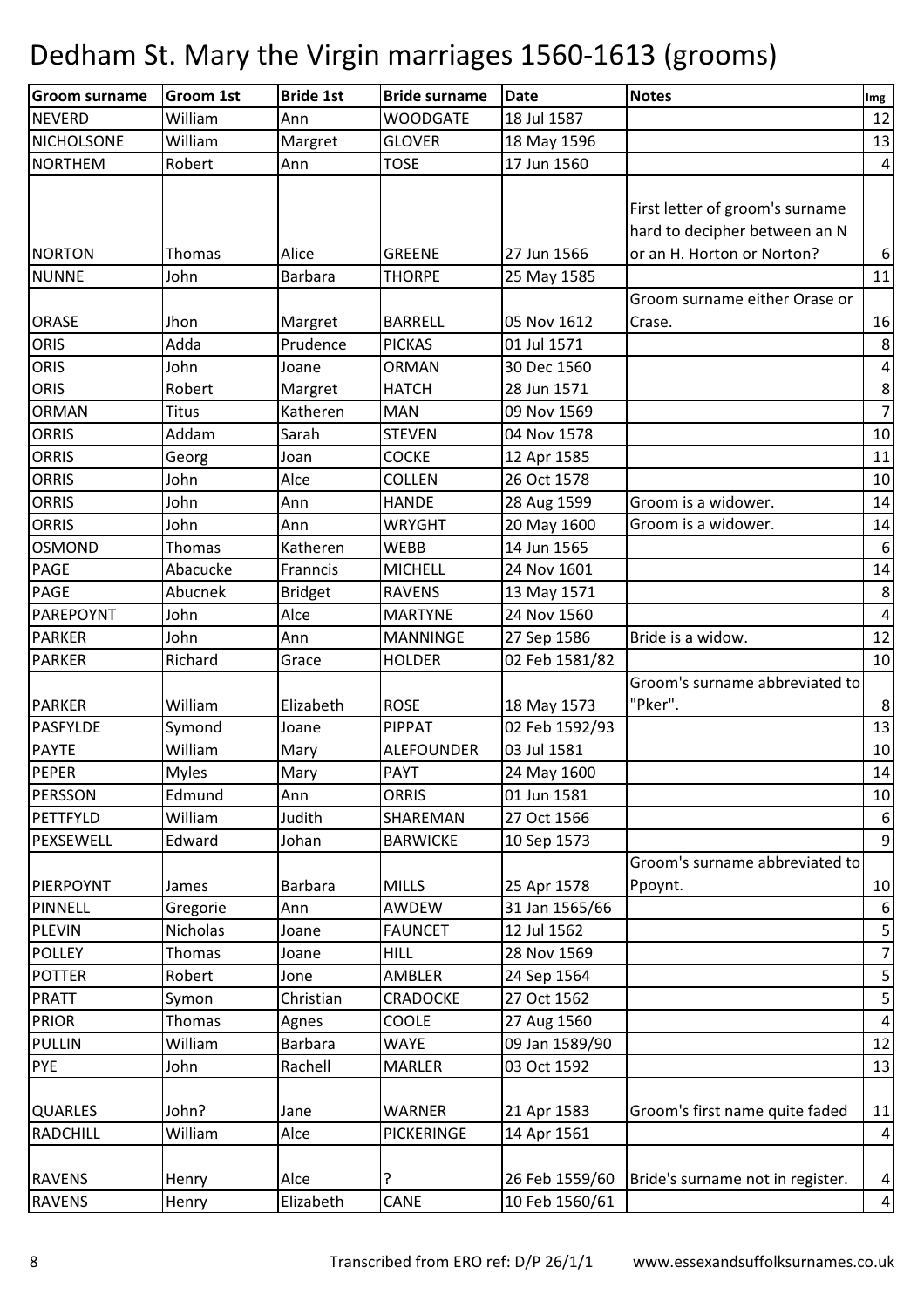| <b>Groom surname</b> | <b>Groom 1st</b> | <b>Bride 1st</b> | <b>Bride surname</b> | <b>Date</b>    | <b>Notes</b>                                            | Img                     |
|----------------------|------------------|------------------|----------------------|----------------|---------------------------------------------------------|-------------------------|
| <b>RAYLAND</b>       | William          | Ann              | <b>FINCH</b>         | 24 Jul 1581    | Bride's surname quite faded.                            | 10                      |
| <b>RENOLDS</b>       | Henry            | Susan            | <b>FIRMYN</b>        | 24 Jun 1612    |                                                         | 16                      |
| <b>REVELL</b>        | Thomas           | Dorethy          | <b>BAXTER</b>        | 30 Sep 1574    |                                                         | 9                       |
| <b>REYNOLDES</b>     | Samuell          | Anne             | <b>WARNER</b>        | 07 Jan 1604/5  |                                                         | 15                      |
| RICHARDSONNE         | William          | Margret          | <b>OFYLDE</b>        | 28 Apr 1572    |                                                         | 8                       |
| <b>RIVETT</b>        | Bartholomew      | Grace            | PILGRYM              | 01 Jan 1582/83 |                                                         | 11                      |
| <b>ROBERTSONE</b>    | Edmund           | Fayth            | <b>WARNER</b>        | 20 Jun 1563    |                                                         | $\mathsf S$             |
| <b>ROBERTSONNE</b>   | <b>Myles</b>     | Maryan           | <b>READE</b>         | 07 Jul 1601    |                                                         | 14                      |
| <b>RODIS</b>         | Robert           | Alce             | <b>GATES</b>         | 14 Oct 1560    |                                                         | 4                       |
| <b>ROGERS</b>        | John             | Katheren         | <b>FOWLER</b>        | 01 Feb 1565/66 |                                                         | $\boldsymbol{6}$        |
| <b>ROYSE</b>         | George           | Ann              | <b>ORIS</b>          | 01 Nov 1599    |                                                         | 14                      |
| <b>RUDDOCK</b>       | John             | Amis             | <b>WEBB</b>          | 30 Aug 1563    |                                                         | $\overline{5}$          |
| <b>SAMPFORDE</b>     | Henrye           | Anne             | <b>PAYNE</b>         | 17 Apr 1587    |                                                         | 12                      |
| <b>SAWARD</b>        | John             | Margery          | <b>WOOLFE</b>        | 30 Jan 1592/93 |                                                         | 13                      |
| <b>SEAMON</b>        | John             | ?                | <b>BLACKBONE</b>     | 09 Jun 1612    | Bride is the Widow Blackbone                            | 16                      |
| <b>SEEMON</b>        | Richard          | ?                | <b>COCK</b>          | 04 Dec 1610    | Bride is the Wydowe Cock                                | 15                      |
|                      |                  |                  |                      |                |                                                         |                         |
| <b>SEEMON</b>        | Robard           |                  | <b>FLOWER</b>        | 24 Jul 1610    | Bride's first name not in register.                     | 15                      |
| <b>SELLEY</b>        | Richard          | Elyzabeth        | <b>SELLES</b>        | 17 May 1610    |                                                         | 15                      |
| <b>SHARMAN</b>       | Daniell          | Christian        | <b>CHAPMAN</b>       | 18 Aug 1601    |                                                         | 14                      |
| <b>SHARMAN</b>       | Edmund           | Ann              | <b>CLEARE</b>        | 11 Sep 1584    |                                                         | 11                      |
| <b>SHARMAN</b>       | Edmund           | Ann              | PELLAT               | 25 Apr 1569    |                                                         | $\overline{7}$          |
|                      |                  |                  |                      |                | Groom is a widower, bride is a                          |                         |
| <b>SHARMAN</b>       | Henry            | Maryan           | <b>WILLSONE</b>      | 21 Jun 1581    | widow.                                                  | 10                      |
|                      |                  |                  |                      |                |                                                         |                         |
| <b>SHARMAN</b>       | Robert           | <b>Barbara</b>   | <b>BROWN</b>         | 09 Dec 1583    | Groom is Mr. Robert Sharman                             | 11                      |
| SHEARMAN             | Edmund           | Judithe          | <b>ANGER</b>         | 15 May 1611    |                                                         | 15                      |
| <b>SHEENE</b>        | John             | Joane            | <b>WALL</b>          | 29 Jun 1565    |                                                         | $\boldsymbol{6}$        |
| SHELLDRAKE           | Francis          | Grisell          | <b>COOKE</b>         | 04 Sep 1604    |                                                         | 15                      |
| <b>SHEPER</b>        | George           | Mary             | <b>GYFFERD</b>       | 13 Dec 1580    |                                                         | 10                      |
| <b>SMITH</b>         | Richard          | Em               | <b>CLERCK</b>        | 02 Aug 1563    |                                                         | 5                       |
| <b>SMITH</b>         | William          | Elizabeth        | <b>WOOD</b>          | 22 Oct 1583    |                                                         | 11                      |
| <b>SMYTH</b>         | Robart           | Sewsan           | <b>BAYSEY</b>        | 10 Apr 1610    |                                                         | 15                      |
| <b>SMYTH</b>         | Robert           | Elizabeth        | <b>DUCKE</b>         | 20 Aug 1564    |                                                         | $\overline{5}$          |
| <b>SMYTHE</b>        | Robert           | Agnes            | <b>RUGGELL</b>       | 22 Apr 1561    |                                                         | $\pmb{4}$               |
| <b>SPACHAWKE</b>     | Lewes            | Elizabeth        | <b>BANNING</b>       | 19 Feb 1559/60 |                                                         | $\overline{\mathbf{4}}$ |
| SPILLMAN             | Robart           | Ann              | LAMBARD              | 28 May 1594    |                                                         | 13                      |
| <b>SPINCKE</b>       | Robert           | Joane            | <b>WORTH</b>         | 23 Sep 1583    |                                                         | 11                      |
|                      |                  |                  |                      |                | Groom's surname "Stanar",<br>abbreviated. From Stanard? |                         |
| STANAR[D_]           | Martyne          | Agnes            | <b>RUDDOCKE</b>      | 17 Nov 1567    | Bride's father: John Ruddocke                           | $\overline{7}$          |
| <b>STANEAGE</b>      | William          | Alce             | <b>WATSONNE</b>      | 29 Jun 1578    |                                                         | 10                      |
| <b>STANTON</b>       | John             | ?                | <b>HOWE</b>          | 20 Jun 1592    | Bride's first name not in register.                     | 13                      |
| <b>STARLING</b>      | Mihell           | Joan             | WE[L]DE              | 05 Jul 1563    |                                                         | 5                       |
| <b>STARLING</b>      | Ralph            | Alce             | <b>YONGE</b>         | 13 Feb 1560/61 | Bride abode: Boxford                                    | $\overline{4}$          |
| <b>STEPHEN</b>       | John             |                  | <b>CLERCKE</b>       | 20 Feb 1584/85 |                                                         |                         |
|                      |                  | Joane            |                      |                |                                                         | 11                      |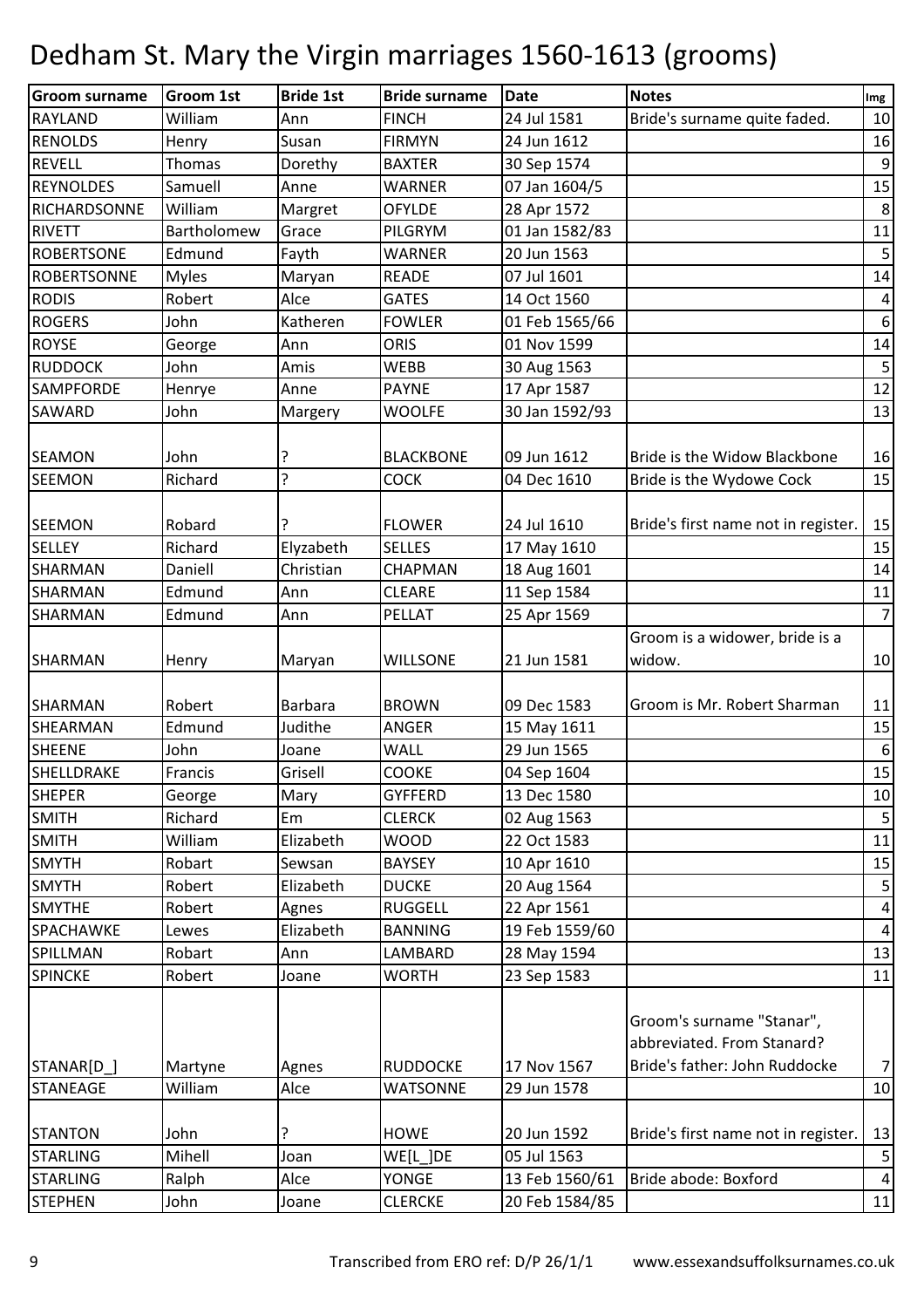| <b>Groom surname</b> | <b>Groom 1st</b> | <b>Bride 1st</b> | <b>Bride surname</b> | <b>Date</b>    | <b>Notes</b>                         | Img              |
|----------------------|------------------|------------------|----------------------|----------------|--------------------------------------|------------------|
| <b>STERLING</b>      | John             | Elizabeth        | <b>TAYLOR</b>        | 01 Nov 1591    |                                      | 12               |
|                      |                  |                  |                      |                | Groom surname abbreviated to         |                  |
|                      |                  |                  |                      |                | Steve. Unclear if should be          |                  |
| STEVEN[S_]           | Symon            | Susan            | <b>WARNER</b>        | 14 Jul 1566    | Stevens or Stevenson.                | $\boldsymbol{6}$ |
| <b>STEVENSONE</b>    | John             | Ann              | <b>HUNTMAN</b>       | 04 Mar 1600/1  |                                      | 14               |
| <b>STONE</b>         | Christopher      | Mary             | <b>LUFFKYN</b>       | 24 Aug 1586    |                                      | 12               |
| <b>STONE</b>         | Christopher      | Judith           | <b>TURNER</b>        | 29 Jul 1575    |                                      | $\boldsymbol{9}$ |
| <b>STONE</b>         | Edmund           | Sara             | <b>WOOD</b>          | 04 Sep 1603    |                                      | 14               |
| <b>STUDLY</b>        | Edmund           | Ann              | <b>BEDWALL</b>       | 18 Jul 1567    |                                      | 6                |
| <b>SUTTON</b>        | Peter            | Annis            | <b>BYRDE</b>         | 10 Jul 1573    |                                      | $\mathsf 9$      |
| <b>TALBOT</b>        | Henry            | Alce             | <b>DEBNAM</b>        | 12 Jan 1566/67 |                                      | $\boldsymbol{6}$ |
| <b>THORN</b>         | Robert           | Elizabeth        | <b>FISHE</b>         | 14 Jul 1569    |                                      | $\boldsymbol{7}$ |
| <b>THORN</b>         | William          | Elizabeth        | <b>LUFKYNE</b>       | 10 Jun 1563    |                                      | $5\overline{)}$  |
|                      |                  |                  |                      |                | Groom is the parson of Carltone,     |                  |
| <b>THORN</b>         | William          | Elizabeth        | <b>MAYE</b>          | 21 Feb 1574/75 | Kent                                 | $\boldsymbol{9}$ |
| <b>THORNTUN</b>      | John             | Marye            | <b>WILLSON</b>       | 20 Jan 1602/3  |                                      | 14               |
| <b>THORP</b>         | Josephe          | Ann              | SERGANT              | 25 May 1612    |                                      | 16               |
| <b>THORP</b>         | William          | Cysly            | <b>COOKE</b>         | 14 Feb 1574/75 |                                      | $\boldsymbol{9}$ |
| <b>THORPE</b>        | Nathaniell       | Elizabeth        | <b>LYTHERS</b>       | 28 Oct 1600    |                                      | 14               |
| <b>THORPE</b>        | Ralfe            | Grace            | <b>ROGERS</b>        | 10 Jun 1575    |                                      | $\boldsymbol{9}$ |
| <b>THORPE</b>        | William          | Margeret         | <b>SPENCER</b>       | 30 Nov 1586    |                                      | 12               |
| <b>TOMPSON</b>       | Josephe          | Ann              | <b>SYMONS</b>        | 10 Sep 1611    |                                      | 16               |
| <b>TUNTONE</b>       | John             | Margeret         | <b>COLLETT</b>       | 02 May 1568    |                                      | $\overline{7}$   |
| <b>UPCHER</b>        | John             | Cisly            | <b>BUCKNAM</b>       | 21 Jun 1586    |                                      | 12               |
|                      |                  |                  |                      |                | Bride's first name not in register - |                  |
|                      |                  |                  |                      |                | might just be an upper case          |                  |
| <b>UPCHER</b>        | Michaell         | M?               | <b>COLLETT</b>       | 11 Feb 1582/83 | letter M.                            | 11               |
| <b>UPCHER</b>        | Stephen          | Ellen            | <b>UPCHER</b>        | 12 Jan 1585/86 | Groom abode: Dedham                  | 12               |
| <b>USHER</b>         | Richard          | Ursula           | LANE                 | 28 Feb 1593/94 |                                      | 13               |
| <b>VAUGHAN</b>       | Robert           | Phebe            | <b>FOX</b>           | 02 Oct 1574    |                                      | $\boldsymbol{9}$ |
| <b>VAUGHAN</b>       | Roger            | Margery          | <b>TAYLOR</b>        | 25 Nov 1576    |                                      | 10               |
| <b>VEASY</b>         | Laurance         | Ann              | <b>WRYNCHE</b>       | 29 Jun 1585    |                                      | 11               |
| <b>VEERE</b>         | Thomas           | Alce             | <b>HARMAN</b>        | 10 Nov 1569    |                                      | $\overline{7}$   |
| <b>VEVYNS</b>        | Richard          | Priscilla        | <b>PAYNE</b>         | 05 Apr 1586    |                                      | 12               |
| <b>VINSON</b>        | John             | Susana           | <b>HORTON</b>        | 01 Oct 1611    |                                      | 16               |
| <b>WAFYNE</b>        | John             | Grace            | <b>LITTLEBURY</b>    | 12 Oct 1585    |                                      | 11               |
| <b>WALKER</b>        | Roger            | Barbara          | LETHER               | 20 Jan 1594/95 |                                      | 13               |
| <b>WARD</b>          | Simond           | Ann              | <b>TOKELY</b>        | 05 Apr 1573    |                                      | $8\phantom{1}$   |
| <b>WARDE</b>         | Symonde          | Ann              | <b>WILLIAMSON</b>    | 28 Dec 1584    |                                      | 11               |
| <b>WARNER</b>        | John             | Roase            | <b>BLOSSE</b>        | 01 Jun 1561    |                                      | $\overline{a}$   |
| <b>WARNER</b>        | William          | Thomasin         | CHAPMAN              | 02 Nov 1601    |                                      | 14               |
| <b>WARNER</b>        | William          | Katheren         | <b>DUNTONE</b>       | 14 Jun 1568    |                                      | $\overline{7}$   |
| <b>WARNER</b>        | William          | Margret          | <b>FOWLER</b>        | 31 Aug 1572    |                                      | $\bf 8$          |
| <b>WARREN</b>        | Robert           | Marye            | SAMMAN               | 20 Apr 1602    |                                      | 14               |
| <b>WASPE</b>         | William          | Dorothe          | ADAMES               | 10 Jul 1572    |                                      | 8                |
|                      |                  |                  |                      |                |                                      |                  |
|                      |                  |                  |                      |                | Bride's surname abbreviated to       |                  |
| <b>WASPE</b>         | William          | Agnes            | <b>WARNER</b>        | 04 Nov 1566    | Warn. Presumably Warner.             | $\sqrt{6}$       |
| <b>WAYE</b>          | John             | Martha           | <b>WARNER</b>        | 29 Sep 1566    |                                      | $\boldsymbol{6}$ |